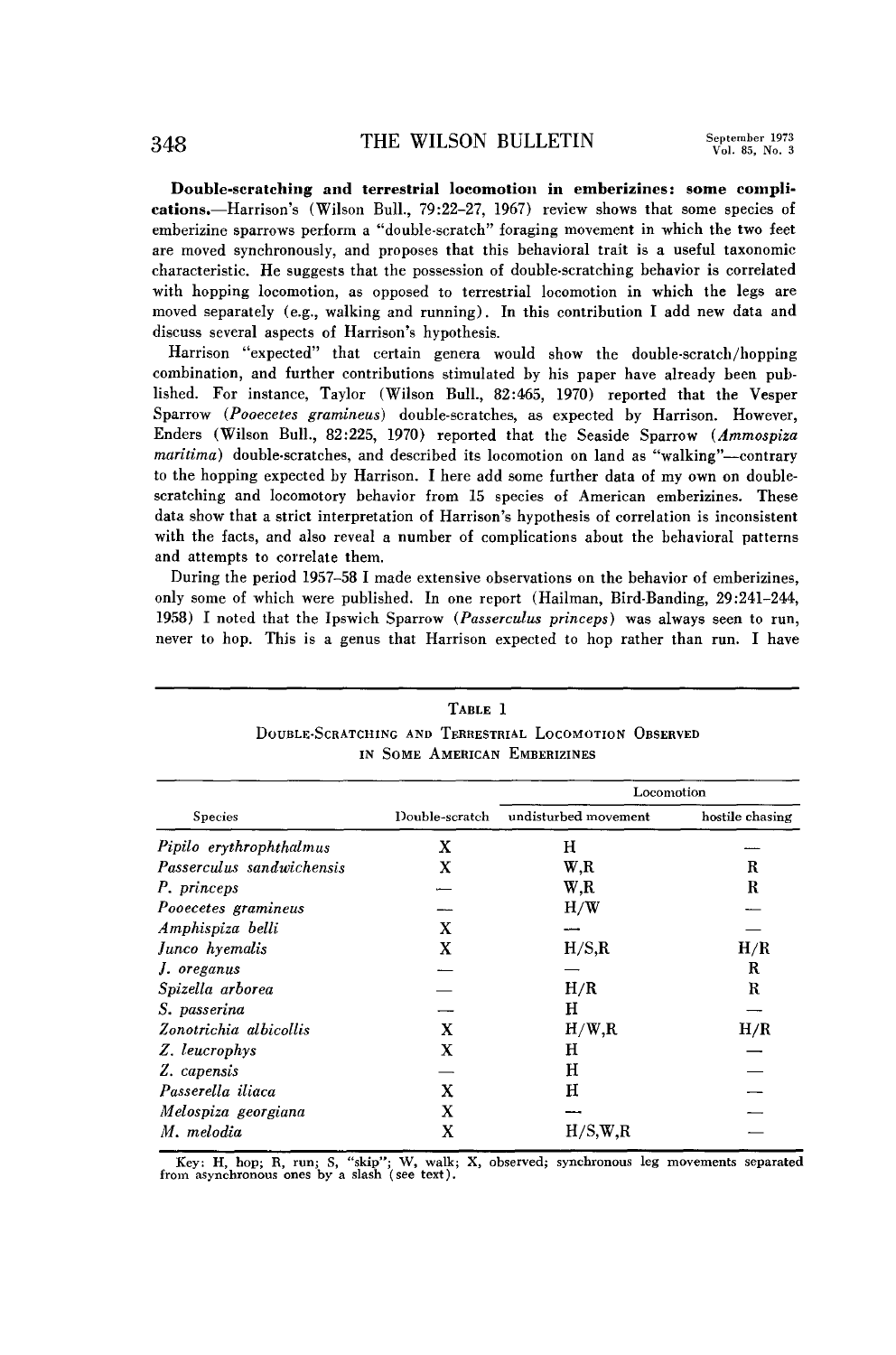**September 1973** 

## **TABLE 2**

**DOUBLE-SCRATCHING OF EMBERIZINES REPORTED BY NICE (1937)** 

**Pipilo erythrophthalmus Passercdus sandwichensis Spizella arborea' Zonotrichia querula Z. leucophrys Z. albicollis Passerella iliaca Melospira lincolnii M. melodia** 

**\* Double-scratching apparently absent in the congener S. pusilla.** 

**summarized in Table 1 previously unpublished observations from my notebooks, which include not only data from my study in the late 50's, but incidental observations made in the intervening years.** 

**The first data column of Table 1 indicates nine species I have seen double-scratching. Harrison laments that information on emberizine double-scratching is not available in the literature. Yet, in a well-known study not cited by Harrison, Margaret Nice (Trans. Linnaean Sot. New York, 4:42, 1937) reported nine species of American emberizines that double-scratch (see Table 2)) adding that the behavior "does not seem to occur in the**  Field Sparrow" (Spizella pusilla). My list (Table 1) is remarkably similar to Nice's **(Table 2).** 

**The second data column of Table 1 summarizes notes made on locomotion in undisturbed birds moving over the ground, and includes the South American Zonotrichia capensis, observed in Ecuador. Emberizines use at least four discernable means of moving over the ground: hopping (denoted H), in which the two legs are moved synchronously; "skipping" (S), in which the legs are moved asynchronously, but not truly alternately; walking (W), in which the alternation is slow; and running (R), in which the alternation is rapid. Some species, such as the Song Sparrow (Melospiza melodia) can use any of the four methods. Nice (op. cit.:49) also reports hopping, walking, and running in the Song Sparrow.** 

**The frequency of use of these different modes of terrestrial locomotion is not known quantitatively for any species, nor are the conditions that govern the type of locomotion employed clear. Nice (op. cit.: 49) states that "although adult Song Sparrows progress over the ground chiefly by hopping, they also walk to some extent, especially where the going is rough." On 24 July 1958 I noted that a Song Sparrow hopped on uneven surfaces and ran across even surfaces, which seems to be the opposite of Nice's experiences. On 25 April 1959 I noted that a White-throated Sparrow (Zonotrichia albicollis) ended a bout of fast hopping with a few single walking steps. It may thus be that both the substrate and speed of locomotion help to determine the gait employed.** 

**The data in Table 1 on undisturbed locomotion do not bear out Harrison's correlation between double-scratching and hopping. Among the species seen as double-scratchers, four were seen to use the limbs asynchronously during undisturbed locomotion. The Tree Sparrow (Spizella arborea) runs, and is cited by Nice (Table 2) and Harrison (op. cit.) as double-scratching. Furthermore, the Vesper Sparrow, reported to double-scratch by**